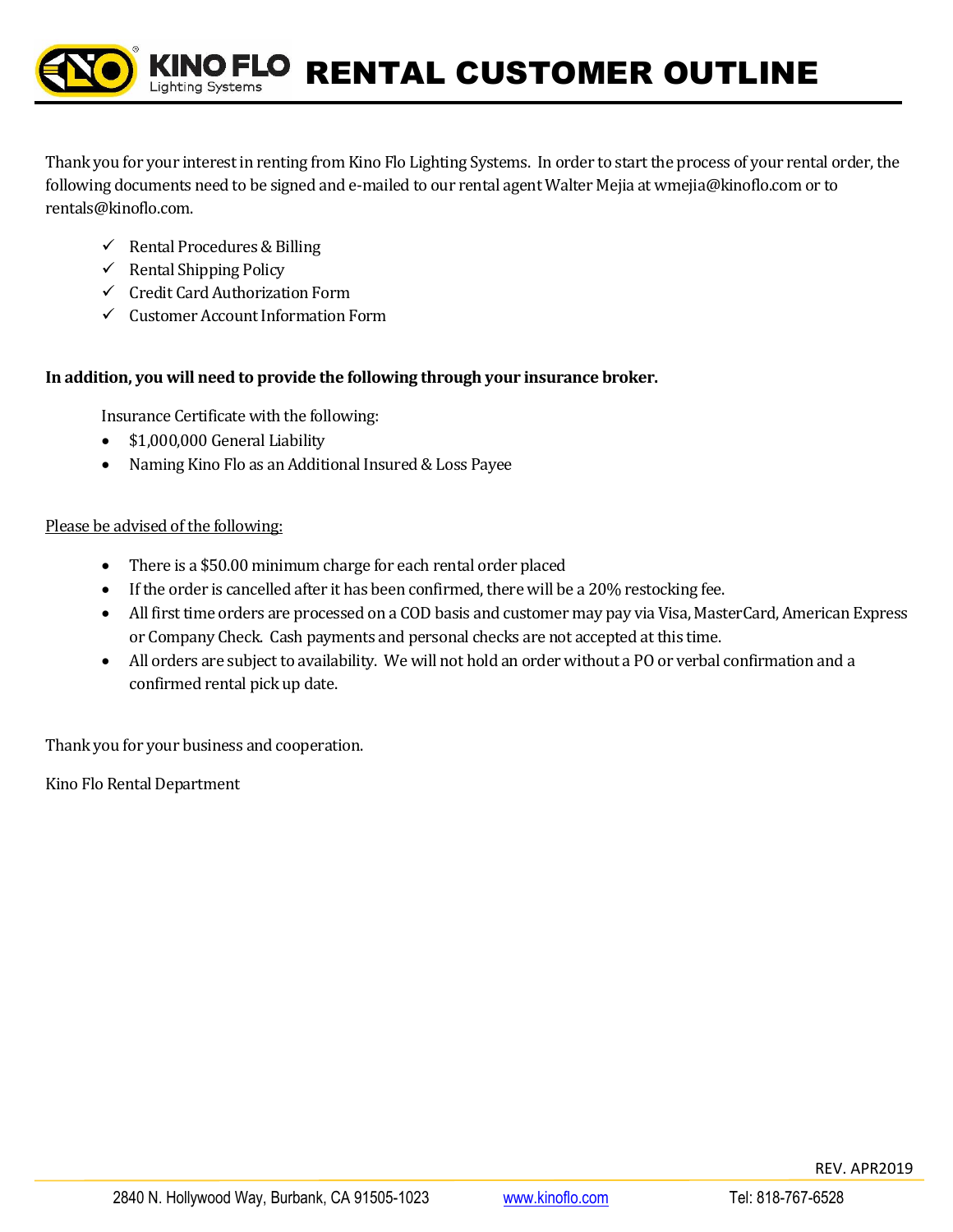This letter is to explain the procedures set forth to ensure the smooth handling of rental orders and billing and to minimize the need for revisiting complete rental orders and invoices.

All rental orders made with Kino Flo will require a Purchase Order number emailed before the order is to be prepared. This is to secure rental equipment at a pre-designated rental price quoted to you and to guarantee the validity of a Purchase Order number. If an order is cancelled after it has been confirmed it will be subject to a 20% restocking fee.

Our rental agents will confirm correct start rent dates for all rental orders with your agents. This will ensure correct billing and reduce the need for crediting after weekly billing has begun. Please understand that once a start rent date is confirmed by your rental agents, there will be no credits given after the start period has been invoiced.

If a long-term production has a hiatus period, the hiatus dates must be given before the period is invoiced. Please understand that if the hiatus dates are given after the period is invoiced, it cannot be credited.

To alleviate any unnecessary crediting after billing for a show has closed, our rental agents will verify the stop rental dates with your agents before submitting a final billing invoice to the accounting department. A "Preview Invoice" will be emailed to your agent so that they may review the rental charges before the actual invoice is processed. Once the sto rent dates are confirmed by your agents, the rental order will be considered closed and cannot be credited.

For any loss and damage items that have already been billed, there will be a thirty (30) day period to return equipment to Kino Flo for a credit. If it is returned to Kino Flo more than thirty days after the rental order is closed, it will not be accepted and a credit cannot be issued.

An understanding of these procedures will guarantee an efficient handling of future rental orders and alleviate any billing problems due to communication breakdowns from both parties. If you have any questions, feel free to contact the rental agent at (818) 767-6528.

Sincerely,

Walter Mejia Rental Agent

I have read and understand this document

Date \_\_\_\_\_\_\_\_\_\_\_\_\_\_\_\_\_\_\_\_\_\_\_\_\_\_\_\_\_\_\_\_\_\_\_\_\_\_\_\_\_\_\_\_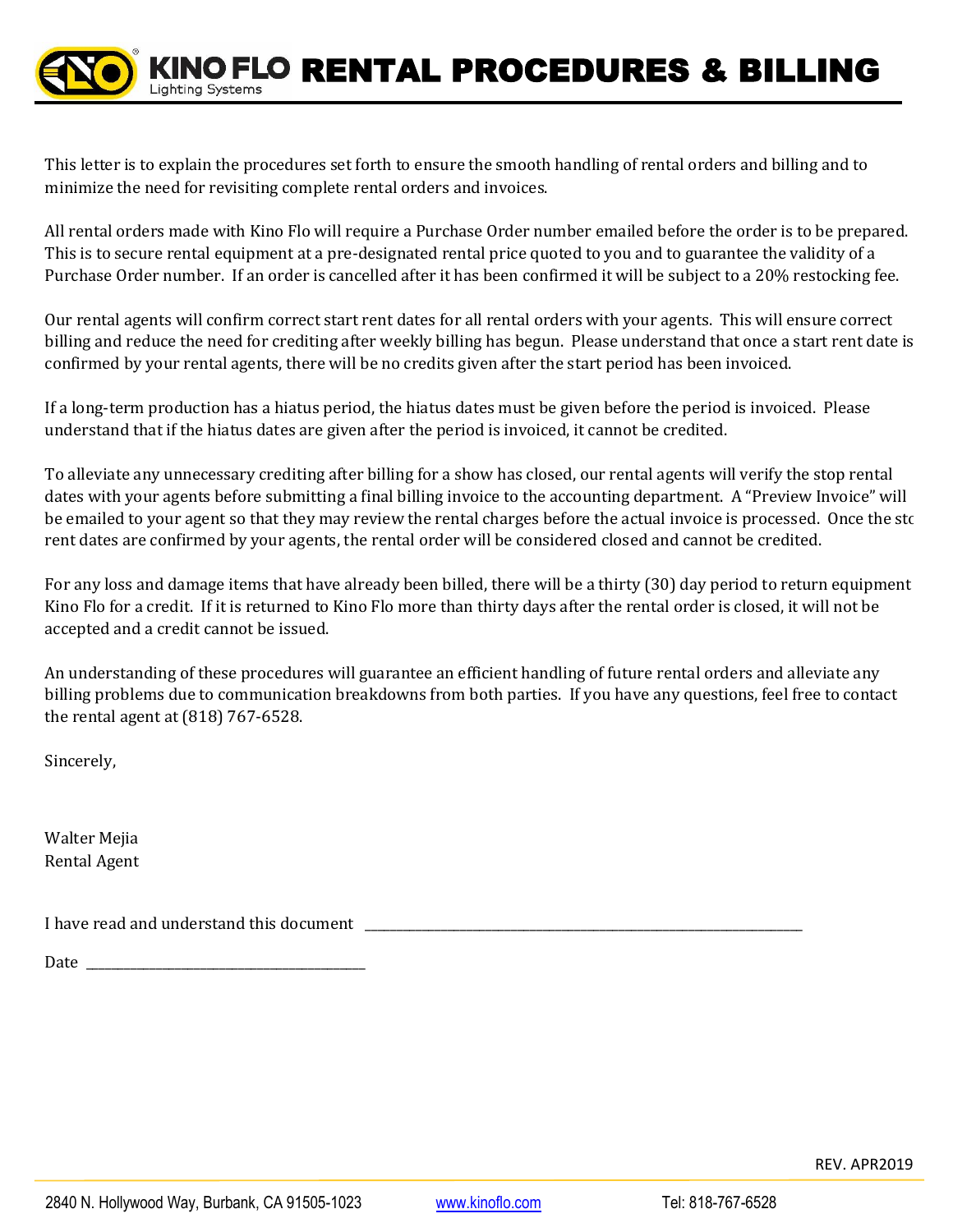KINO FLO RENTAL SHIPPING POLICY

- 1. All rental orders shipped outside of Los Angeles by air or by surface must be a minimum of a two-day rental period. Any such shipments returned early for any reason will accrue a minimum two-day rental charge.
- 2. All shipments made outside of Los Angeles by air or by surface, at Renter's request, will be shipped freight collect. Freight charges can also be invoiced separately, (with an approved credit account). The renter will be responsible for all incurred costs including: transportation, taxes, duties, broker's fees, bonds, insurance, and any other charges incurred in transit.
- 3. Kino Flo is not responsible for any loss, damage, or inconvenience due to shipping, handling or late delivery.
- 4. All returning rental equipment must be shipped prepaid.

**Lighting Systems** 

- 5. Kino Flo is not obligated to hold rental invoicing on returning orders delayed in customs or by renter's shipping company. Daily and weekly rental will continue to accrue for any such delayed order. **Initial**
- 6. All rental contracts will remain open until all rental equipment is received. In the event of any loss and damage, the rental contract will remain open until all loss and damage can be billed and invoiced. **Initial**\_\_\_\_\_\_\_\_\_

## **Third-Party Drop Shipments:**

- ❖ By having rental equipment "Drop-Shipped" to a third party or directly to a specific job site, the renter assumes any and all responsibilities for rental charges, loss and damage, transportation charges and proper return of all rental equipment back to the Kino Flo loading dock.
- ❖ By accepting a Drop-Shipment, the renter will not be able to inspect the equipment. The renter agrees to confirm with the client that all rental items are received in good working order within 24 hours of the client's receipt of the rental equipment.
- ❖ As with all orders, Kino Flo will inspect all rental equipment before its departure from our warehouse to confirm the equipment is in good working order. Kino Flo will also do its best to ensure the order is complete and delivered in a timely manner.
- ❖ Any discrepancies or damage must be reported by the renter to Kino Flo within 24 hours of the client's receipt of the rental equipment. After 24 hours, any and all rental contracts will be considered delivered completed.
- ❖ The renter is solely responsible for the return of all rental equipment in good working order to the Kino Flo loading dock.
- ❖ Kino Flo does not currently charge a Drop-Shipment fee. Kino Flo does, however, reserve the right to charge a Drop fee in the future with a 30-day advance written notice.

This signature certifies that I have read, understood and hereby agree to the terms outlined above.

| Print Name:   | Signature: |
|---------------|------------|
| Company Name: | Date:      |